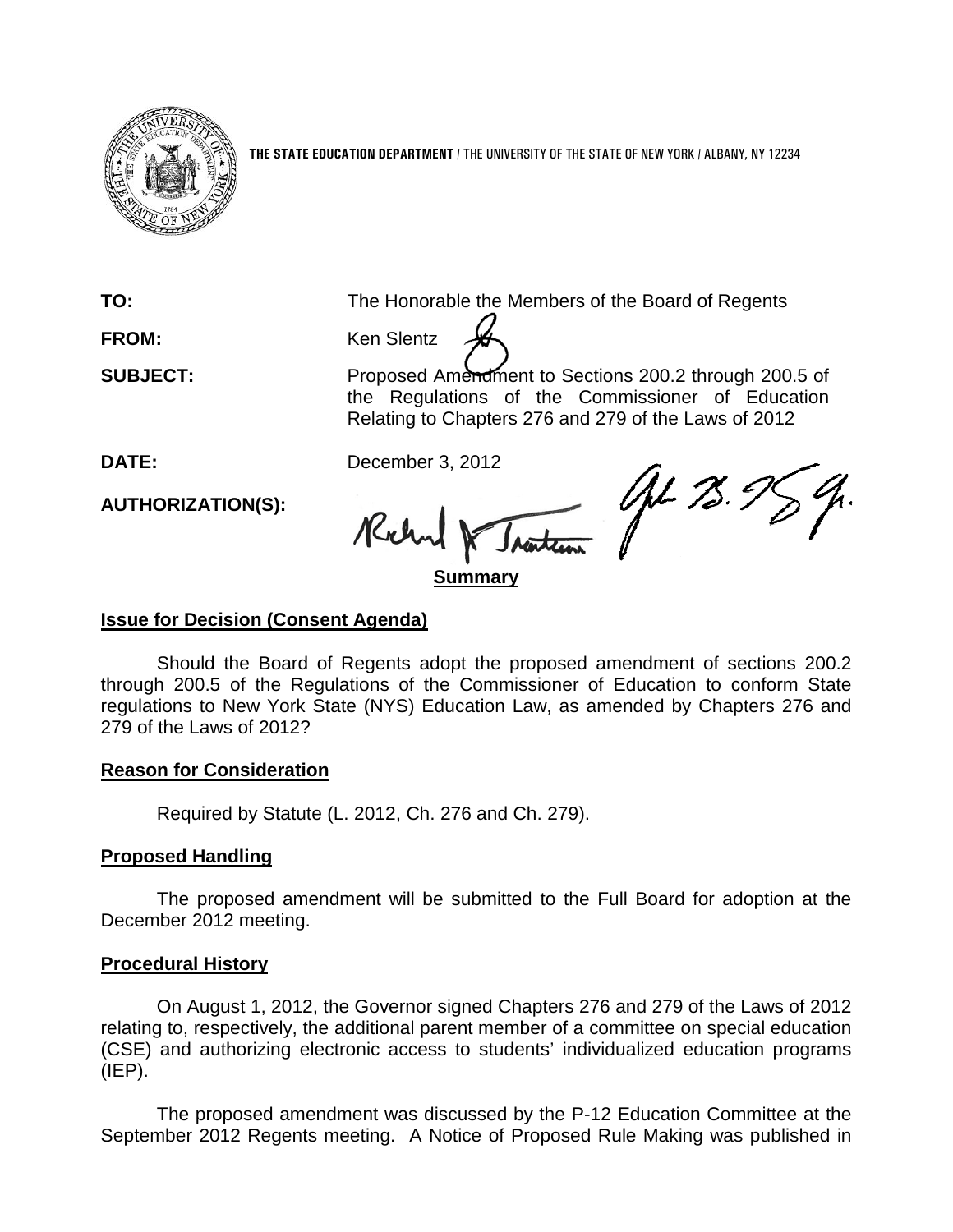the State Register on September 26, 2012. Public comment on the proposed amendment was accepted for 45 days from the date of publication in the State Register (i.e., until November 13, 2012), and three public hearings were conducted statewide.

# **Background Information**

The purpose of the proposed amendment is to conform the Regulations of the Commissioner of Education to Chapters 276 and 279 of the Laws of 2012, which became effective August 1, 2012.

Chapter 276 amends Education Law section 4402 to provide that the additional parent member of a CSE need not be in attendance at any CSE meeting unless specifically requested by the parent, the student or the district in writing at least 72 hours prior to the meeting. The law further requires that parents receive proper written notice of their right to have an additional parent member attend any CSE meeting along with a statement, prepared by the State Education Department, explaining the role of having the additional parent attend the meeting. No changes were made regarding additional parent membership on a committee for preschool special education.

Chapter 279 amends Education Law section 4402 to allow school districts the option of giving teachers, related service providers and other service providers access to a student's IEP electronically. If the school district's policy provides that a student's IEP is to be accessed electronically, the policy must also ensure that the individuals responsible for the implementation of the IEP are notified and trained on how to access such IEP electronically.

Since publication of a Notice of Proposed Rule Making in the State Register on September 26, 2012, the Department received seven comments on the proposed amendments. Attached is the full text of the proposed terms of the rule (Attachment 1) and the Assessment of Public Comment (Attachment 2). Supporting materials for the proposed amendment are available upon request from the Secretary to the Board of Regents.

#### **Recommendation**

It is recommended that the Board of Regents take the following action:

VOTED: That subparagraph (i) of paragraph (11) of subdivision (b) of section 200.2, subparagraph (viii) of paragraph (1) of subdivision (a) of section 200.3, subparagraph (i) of paragraph (3) of subdivision (e) of section 200.4, and subparagraphs (iv) and (v) of paragraph (2) of subdivision (c) of section 200.5 of the Regulations of the Commissioner of Education be amended as submitted, effective January 2, 2013.

#### **Timetable for Implementation**

If adopted at the December Regents meeting, the proposed amendment will become effective January 2, 2013.

**Attachments**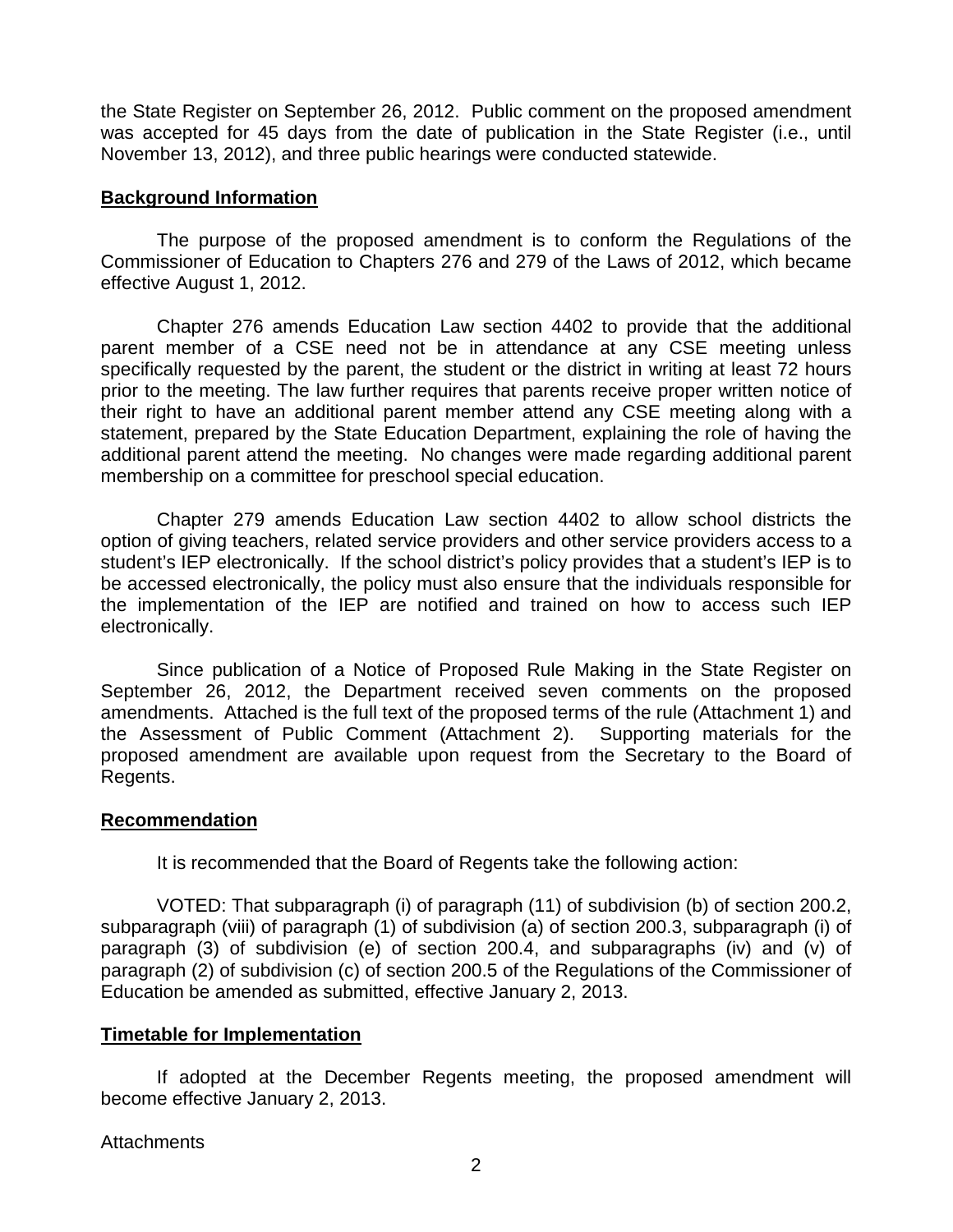Attachment 1

# AMENDMENT OF THE REGULATIONS OF THE COMMISSIONER OF EDUCATION Pursuant to Education Law sections 101, 207, 305, 4402, 4403 and 4410 and Chapters 276 and 279 of the Laws of 2012.

1. Subparagraph (i) of paragraph (11) of subdivision (b) of section 200.2 of the Regulations of the Commissioner of Education is amended, effective January 2, 2013, as follows:

(i) each regular education teacher, special education teacher, related service provider and/or other service provider, as defined in clause (a) of this subparagraph, who is responsible for the implementation of a student's individualized education program (IEP) is provided a paper or electronic copy of such student's IEP, including amendments to the IEP, made pursuant to section  $200.4(g)$  of this Part, prior to the implementation of such program or shall be able to access such student's IEP electronically. If the policy provides that students' IEPs are to be accessed electronically, then such policy shall also ensure that the individuals responsible for the implementation of a student's IEP shall be notified and trained on how to access such IEPs electronically:

 $(a)$  . . .

2. Subparagraph (viii) of paragraph (1) of subdivision (a) of section 200.3 of the Regulations of the Commissioner of Education is amended, effective January 2, 2013, as follows:

(viii) an additional parent member of a student with a disability residing in the school district or a neighboring school district, provided that the additional parent member may be the parent of a student who has been declassified within a period not to exceed five years or the parent of a student who has graduated within a period not to exceed five years[.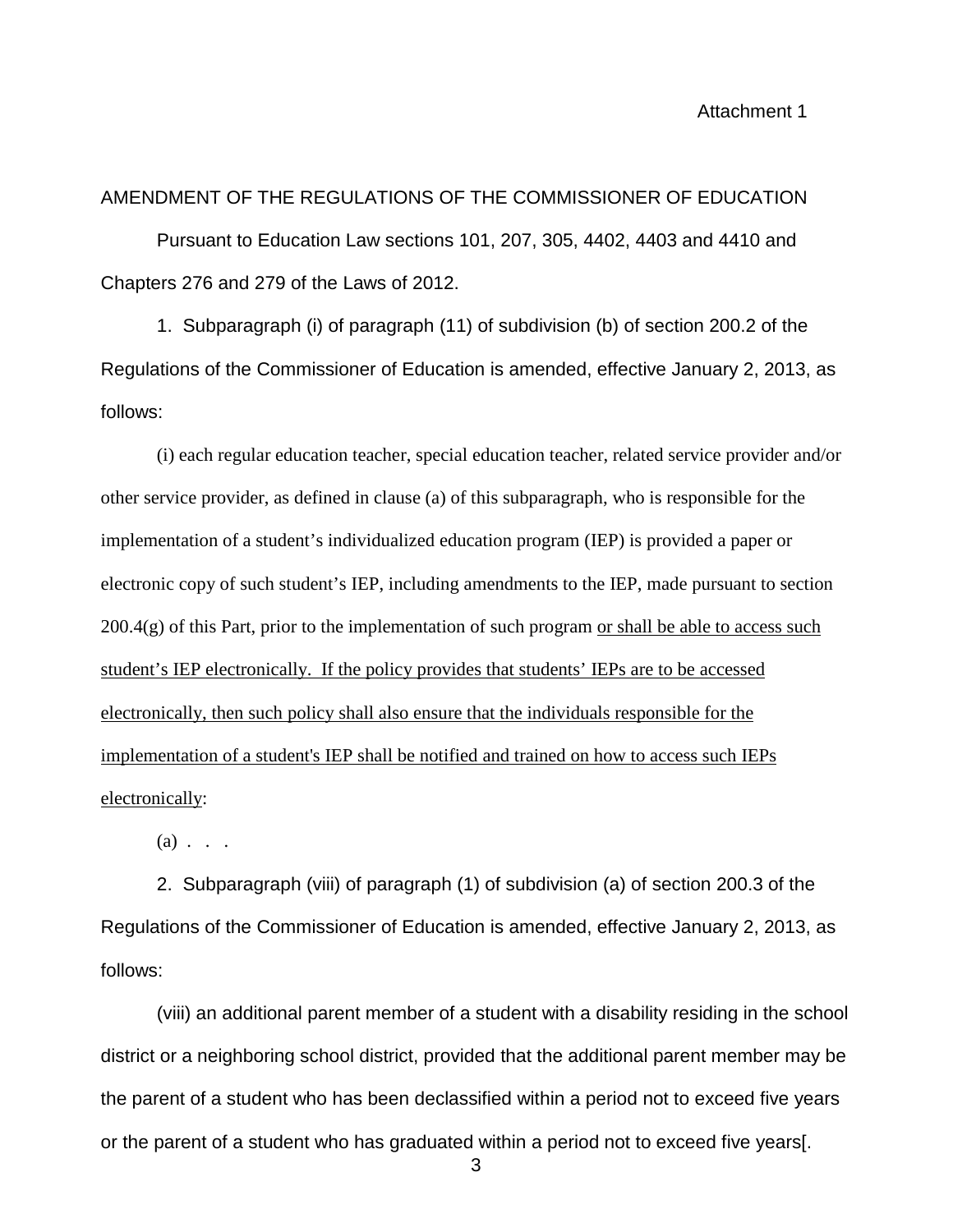Attachment 1

Such parent is not a required member if the parents of the student request that the additional parent member not participate in the meeting], if specifically requested in writing by the parent of the student, the student or by a member of the committee at least 72 hours prior to the meeting;

3. Subparagraph (i) of paragraph (3) of subdivision (e) of section 200.4 of the Regulations of the Commissioner of Education is amended, effective January 2, 2013, as follows:

(i) ensuring that each regular education teacher, special education teacher, related service provider, and/or other service provider, as defined in section  $200.2(b)(11)(i)(a)$  of this Part, who is responsible for the implementation of a student's IEP, is provided a paper or electronic copy of the IEP prior to the implementation of such IEP or shall be able to access such student's IEP electronically. If the board of education or board of trustees adopts a policy that the student's IEP is to be accessed electronically, then such policy shall also ensure that the individuals responsible for the implementation of a student's IEP shall be notified and trained on how to access such IEPs electronically;

4. Subparagraphs (iv) and (v) of paragraph (2) of subdivision (c) of section 200.5 of the Regulations of the Commissioner of Education are amended, effective January 2, 2013, as follows:

(iv) for meetings of the committee on special education, inform the parent(s) of his or her right to request, in writing at least 72 hours before the meeting, the presence of the school physician member and an additional parent member of the committee on special education at any meeting of such committee pursuant to section 4402(1)(b) of the Education Law and include a statement, prepared by the State Education Department, explaining the role of having the additional parent member attend the meeting;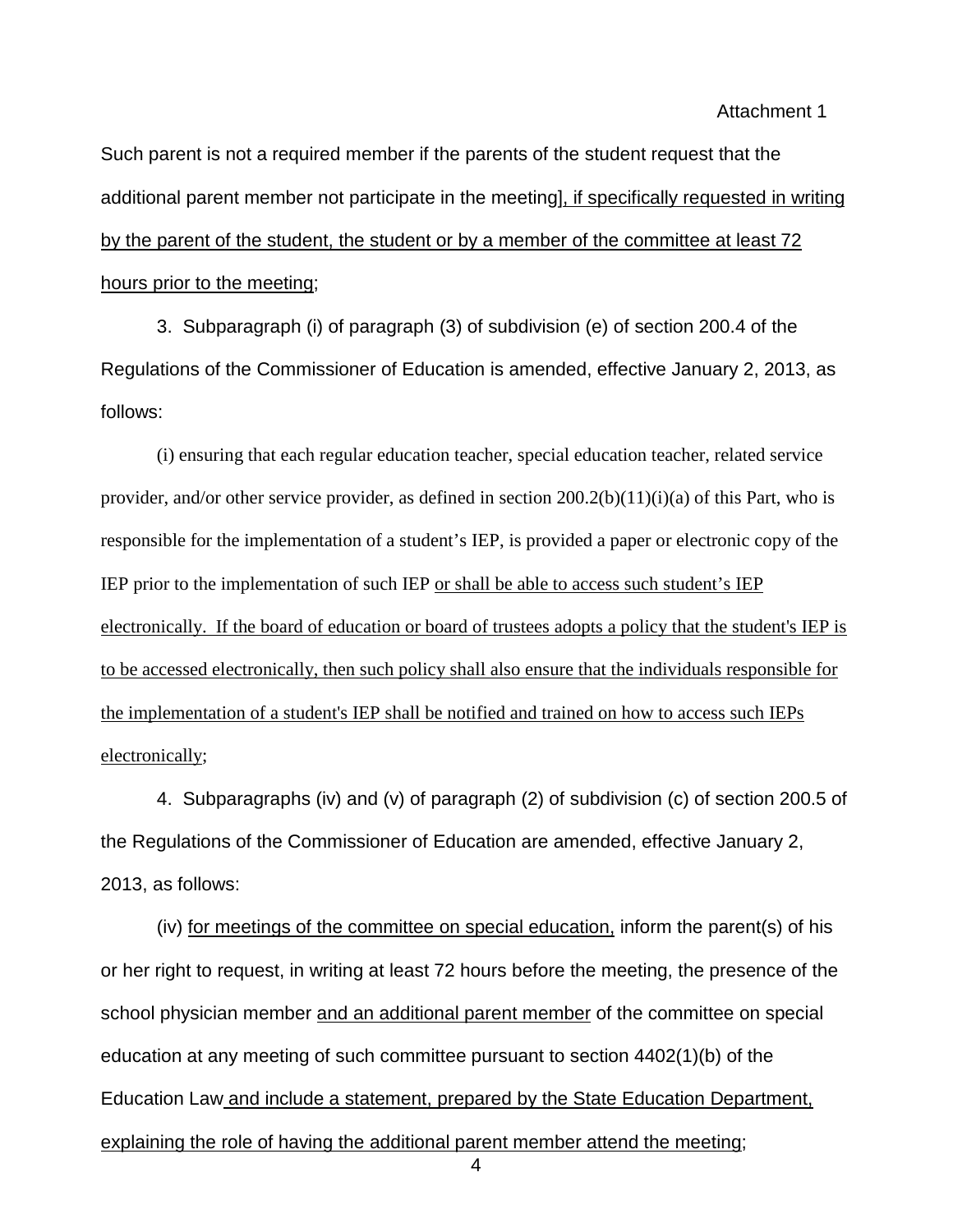# Attachment 1

(v) for meetings of the committee on preschool special education, inform the parent(s) of his or her right to decline, in writing, the participation of the additional parent member at any meeting of such committee pursuant to section [4402(1)(b)]  $4410(3)(a)(1)(v)$  of the Education Law;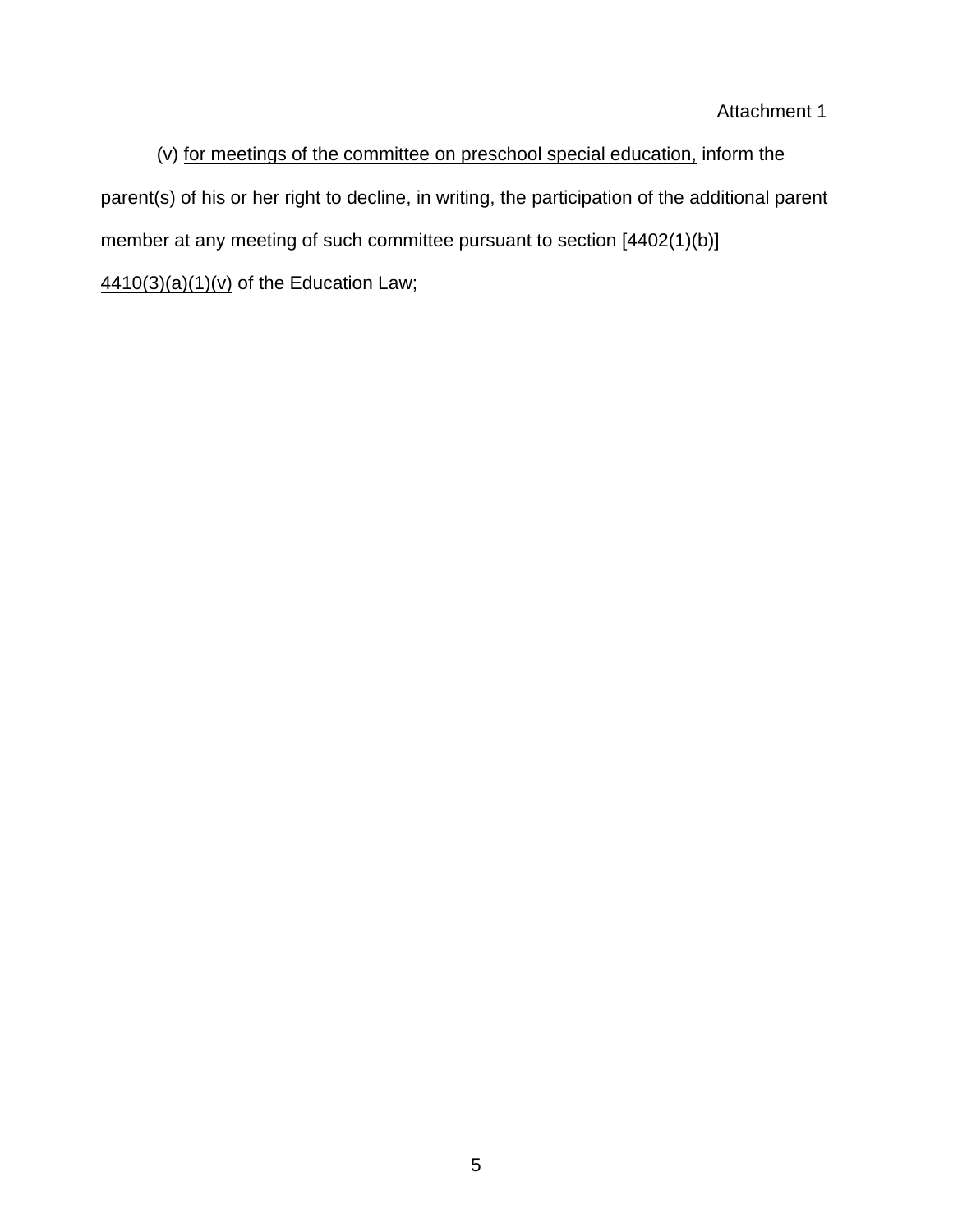PROPOSED AMENDMENT OF SECTIONS 200.2 THROUGH 200.5 OF THE REGULATIONS OF THE COMMISSIONER OF EDUCATION PURSUANT TO EDUCATION LAW SECTIONS 101, 207, 305, 4402, 4403 AND 4410 AND CHAPTERS 276 AND 279 OF THE LAWS 2012, RELATING TO THE PROVISION OF SPECIAL EDUCATION PROGRAMS AND SERVICES TO STUDENTS WITH DISABILITIES ASSESSMENT OF PUBLIC COMMENT

Since publication of a Notice of Proposed Rule Making in the State Register on September 26, 2012, the State Education Department (SED) received the following substantive comments on the proposed amendment.

# **Electronic Access to Individualized Education Programs: §§200.2 and 200.3** COMMENT:

Regulations or guidance must be in place to ensure that teachers, related service providers and other service providers have the tools, time and resources at their disposal to readily access students' IEPs prior to implementation. State regulations or policy must clearly inform school districts that they must provide paper copies of IEPs to teachers, related service providers and other service providers if conditions for electronic access are not met. Districts must also have necessary equipment and supplies to support the issuance of print copies if electronic versions are unavailable.

#### DEPARTMENT RESPONSE:

Comments will be considered for SED guidance.

#### COMMENT:

The proposed amendment is deficient in that it does not explicitly address electronic access to IEPs by supplementary school personnel. State law explicitly uses the term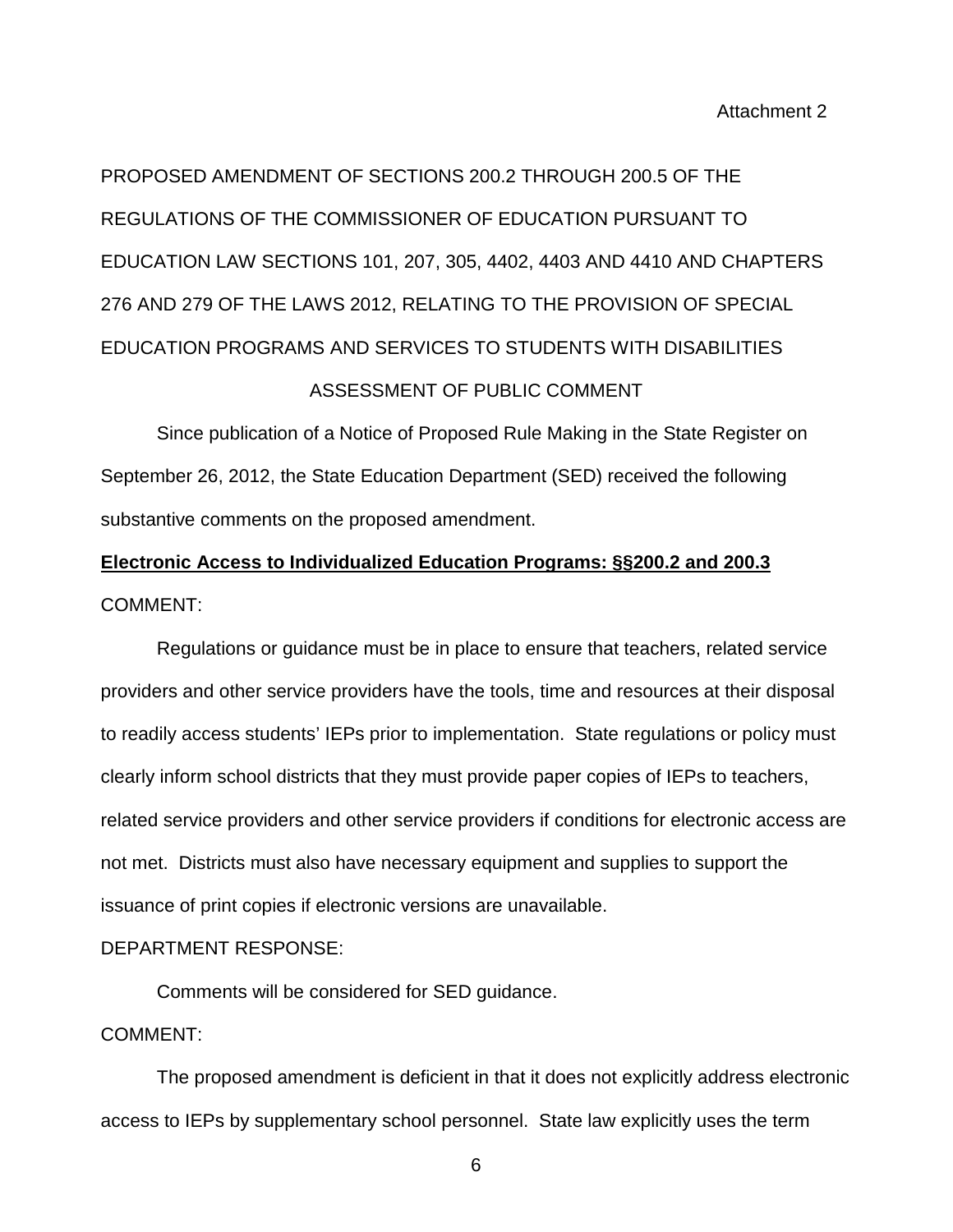"access" in circumstances where a school board adopts a policy that students' IEPs are to be accessed electronically, and State regulations must reflect that supplementary school personnel with IEP implementation responsibilities have the same access to their students' IEPs as teachers, related service providers and "other school personnel" as currently defined in section 200.2(b)(11)(i)(a) of the Commissioner's Regulations.

#### DEPARTMENT RESPONSE:

The proposed amendment does not make any changes to the requirement that districts ensure that supplementary school personnel (i.e., teaching assistants or teacher aides) have the opportunity to review a copy of the student's IEP, prior to the implementation of the IEP, and that they have ongoing access to a copy of the IEP, which may be the copy provided to the student's special education teacher or the teacher or related service provider under whose direction the individual works.

#### COMMENT:

Clear guidance is needed which states that electronic notification does not replace the requirement in section 200.4(e)(3)(iii) that school personnel with IEP implementation responsibilities must be informed of their specific responsibilities prior to implementation of the IEP. Notice of the availability of an electronic version of an IEP and providing training to access the document would not satisfy the intent of section  $200.4(e)(3)(iii)$ .

#### DEPARTMENT RESPONSE:

The proposed amendment does not make any changes to section 200.4(e)(3)(iii) of the Regulations of the Commissioner of Education. Therefore, districts must continue to ensure the appropriate personnel have been informed, prior to the implementation of the IEP, of his or her responsibility to implement the IEP as specified in section 200.4(e)(3)(iii) of the Regulations of the Commissioner of Education.

#### COMMENT: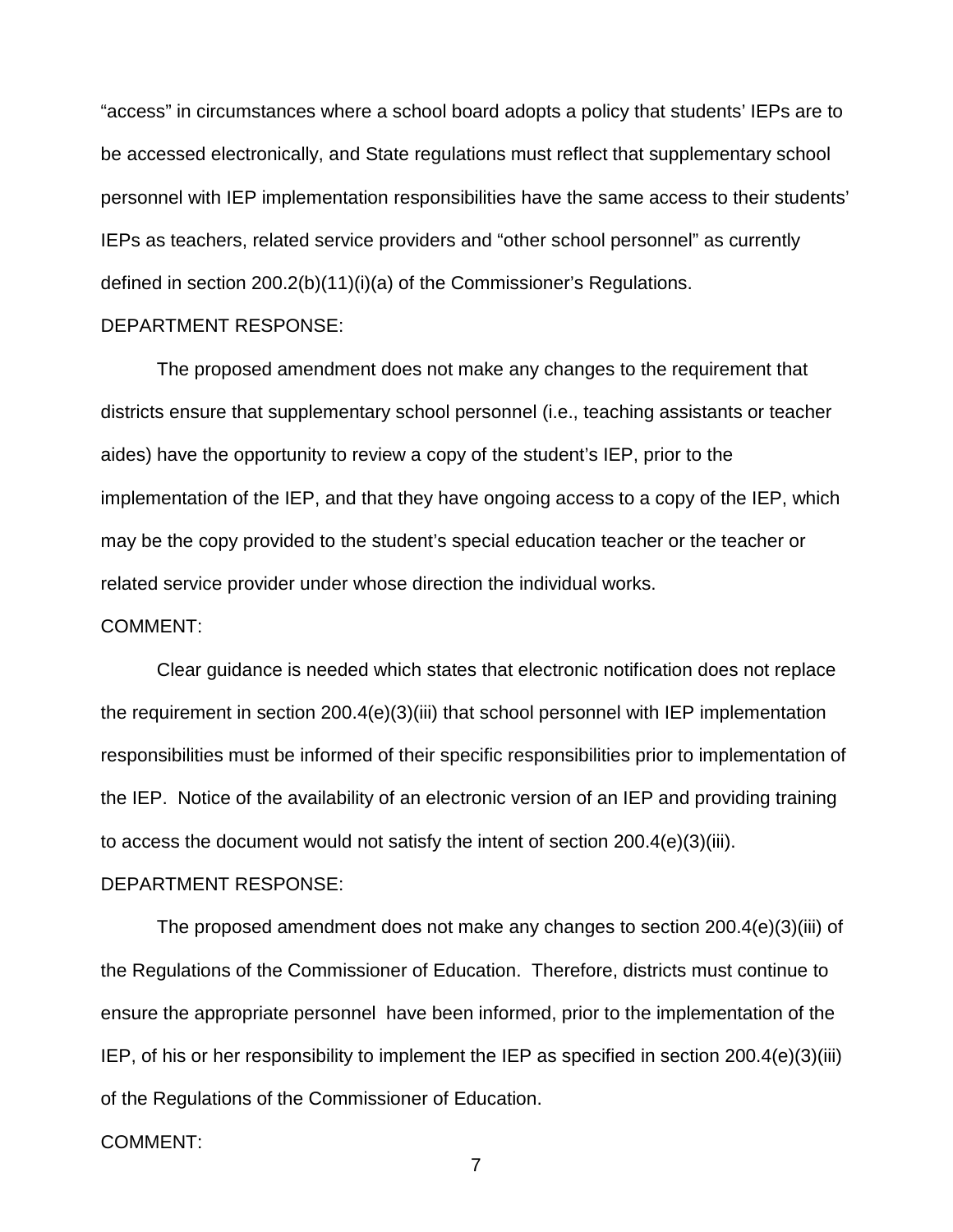School district policy must ensure not only the provision of appropriate notification of individuals responsible for the implementation of student IEPs, but also the necessary training to allow for electronic access.

#### DEPARTMENT RESPONSE:

The proposed amendment requires that individual's responsible for the implementation of a student's IEP be notified and provided with training on how to access the IEPs electronically.

#### **Additional Parent Member of the CSE: §§200.3 and 200.5**

#### COMMENT:

We recognize that these regulations must be adopted for conformance to law. DEPARTMENT RESPONSE:

No response is necessary since comment is supportive in nature.

#### COMMENT:

Parent member should be totally eliminated as mandated member of the committee on special education (CSE). It is difficult for districts to find parent members and the parent member is not required by federal law. Obtaining an additional parent member may cause a delay in scheduling the CSE meeting.

#### DEPARTMENT RESPONSE:

While the additional parent member on the CSE is not required by federal law, it is required by State statute [see Education Law section 4402(1)(b)(1)(a)(viii)], and therefore the above comment is beyond the scope of this rulemaking, which merely conforms the Commissioner's regulations to the State statute, as amended by Chapter 276 of the Laws of 2012. To ensure timely meetings, school districts must maintain a list of sufficient numbers of additional parent members, which may include a parent from a neighboring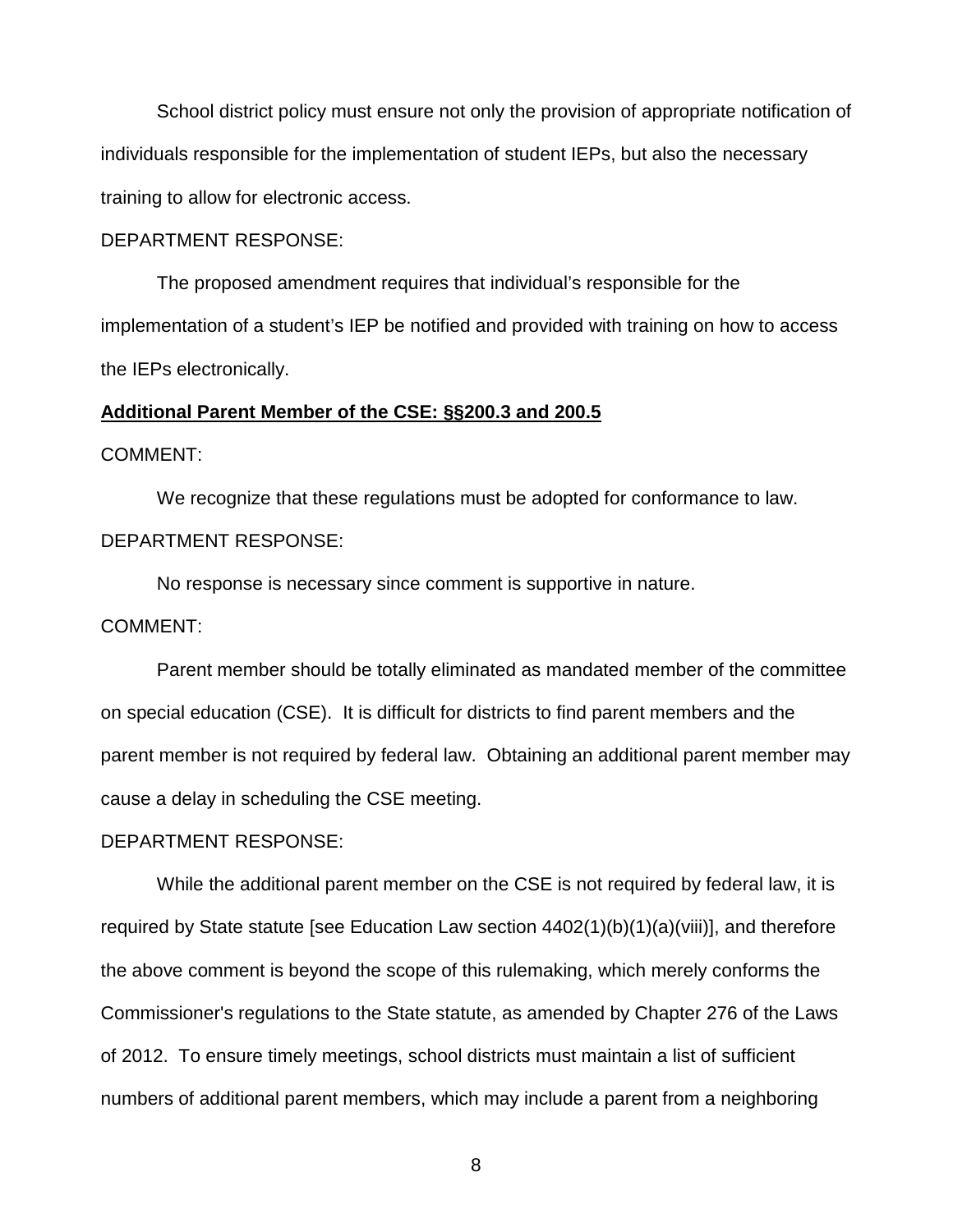school district or the parent of a student who has been declassified or who has graduated within a period not to exceed five years.

#### COMMENT:

Less administrative time is spent trying to find a parent member when email is utilized.

#### DEPARTMENT RESPONSE:

Nothing in the proposed amendment addresses procedures for districts to contact additional parent members to participate in CSE meetings.

#### COMMENT:

Obtaining services for a child with a disability can be a lonely and confusing experience for a parent. Parent members provide parent with support and objectivity during CSE meetings. Parent member is the only unbiased member of the committee. DEPARTMENT RESPONSE:

SED agrees that having another member of the CSE be a parent of a student with a disability can be a source of support for a parent. The role of the additional parent member is to bring another perspective as a parent of a child with a disability to the discussions and decision-making process. This individual can also help parents to understand and participate in the meeting by explaining procedures, asking questions and clarifying information.

# COMMENT:

The implementation of this new requirement could limit the support for parents of students with disabilities as provided by the additional parent member on the CSE, particularly if the meeting notice requirement is not fulfilled appropriately and in a timely manner, especially for parents whose dominant language is other than English. DEPARTMENT RESPONSE: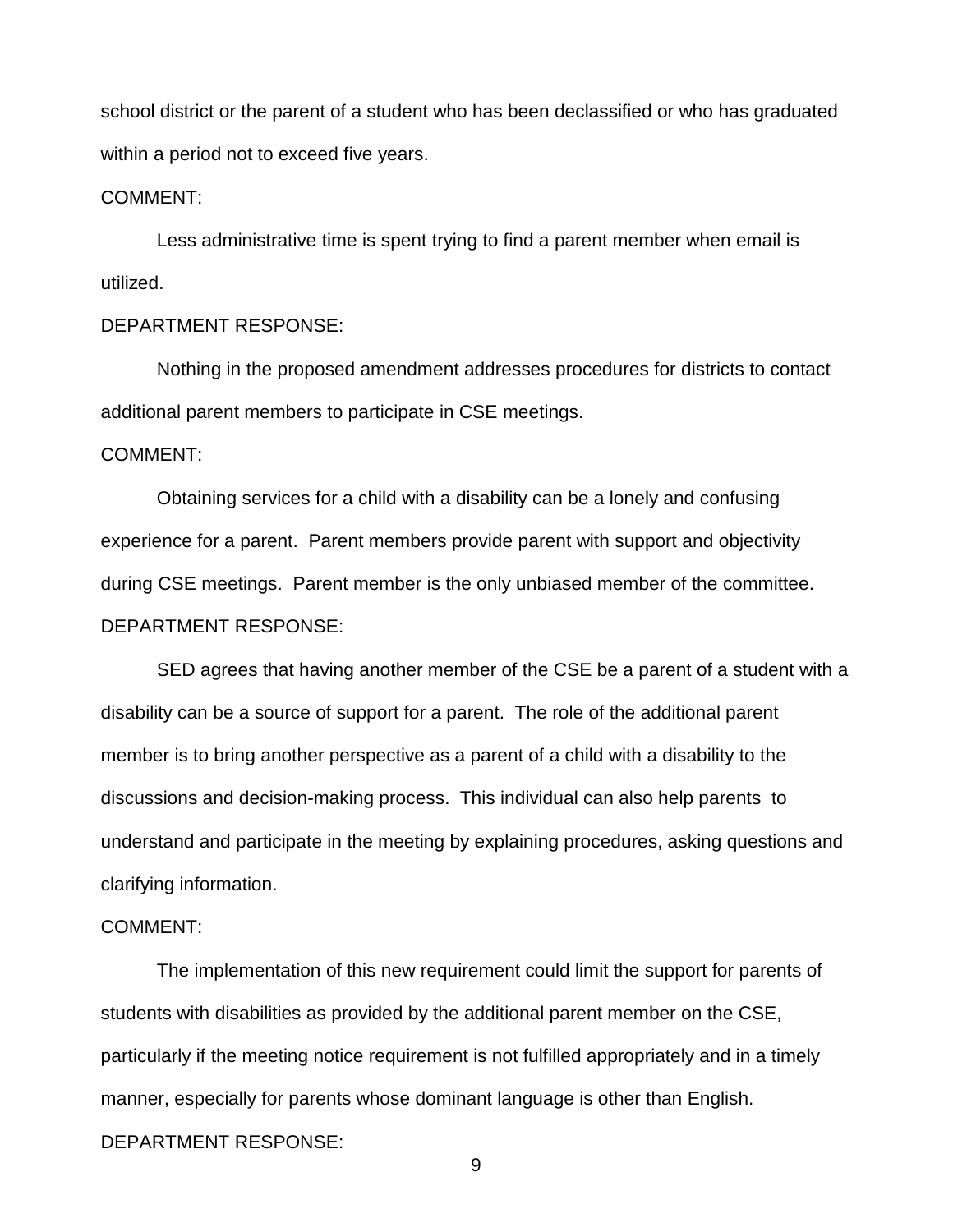SED has revised its State-mandated meeting notice form to include notice to parents of their right to request, in writing, that the district include the additional parent member in the meeting and to explain the role of the additional parent member. The Department is translating the required meeting notice form into several languages. COMMENT:

The Department will need to commit to actively monitor school district compliance with this regulation, particularly with the provision of timely written prior notice detailing the parental right to request the attendance of an additional parent member and including a statement on the role of the additional parent member. This would include reviewing written requests for the attendance of an additional parent member within 72 hours prior to the meeting and whether parents were given adequate opportunity to make such requests. DEPARTMENT RESPONSE:

This requirement will be enforced consistent with the State's current monitoring and general supervision system.

#### COMMENT:

Should allow longer than 72 hours to obtain an additional parent member, as this is not enough time to find volunteers for this position. If requested by the parent, the school district should have five days to secure a parent member.

#### DEPARTMENT RESPONSE:

The proposed amendment conforms to changes to Chapter 276 of the Laws of 2012, which state that the parents, persons in a parental relation of the student in question, student or member of the CSE may request in writing, at least 72 hours prior to a meeting, the attendance of an additional parent. School districts must maintain a list of sufficient numbers of additional parent members, which may include a parent from a neighboring school district or the parent of a student who has been declassified or who has graduated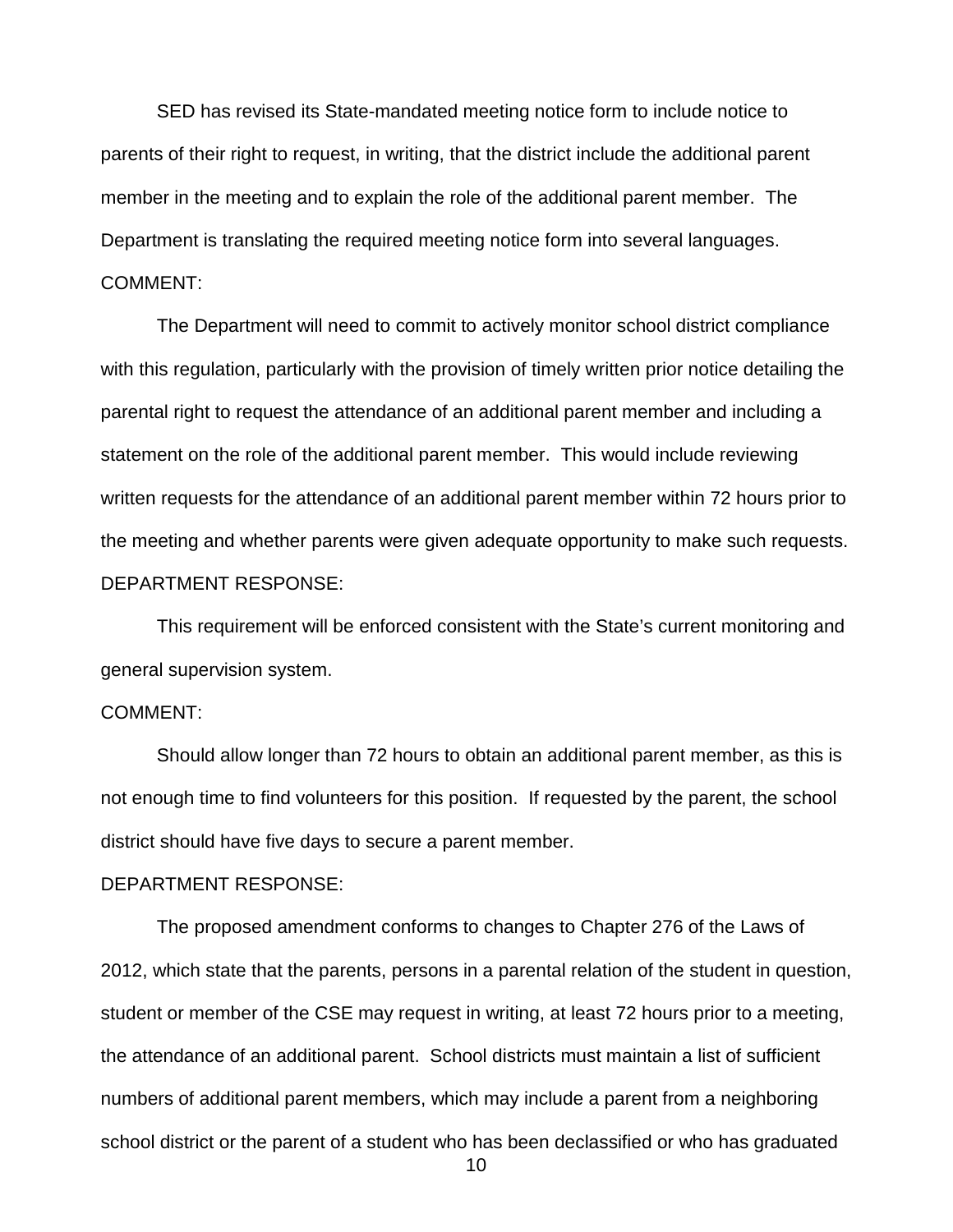within a period not to exceed five years; and when establishing the schedule of CSE meetings, should anticipate the need for additional parent members to be available for the meeting in the event their participation is requested by the parent so that these arrangements may be made in a timely manner.

#### COMMENT:

Clarify if the proposed change to no longer require an additional parent member pertains to committees on preschool special education (CPSE).

#### DEPARTMENT RESPONSE:

No changes were made to the Education Law, or have been included in the proposed rule, regarding the additional parent membership on a CPSE. Education Law section 4410(3)(a)(1)(y) continues to require that the CPSE include an additional parent member.

#### COMMENT:

Regulation should be the same for preschool and school age. Federal regulations do not support New York's requirement that an additional parent member participate in CPSE meetings.

#### DEPARTMENT RESPONSE:

The proposed amendment conforms to changes to Chapter 276 of the Laws of 2012, which specifies revisions pertaining to the attendance of an additional parent member at CSE meetings. Education Law section 4410(3)(a)(1)(v) continues to require that the CPSE include an additional parent member. Federal law establishes that certain individuals must participate on the Committee, but does not preclude states from requiring additional members.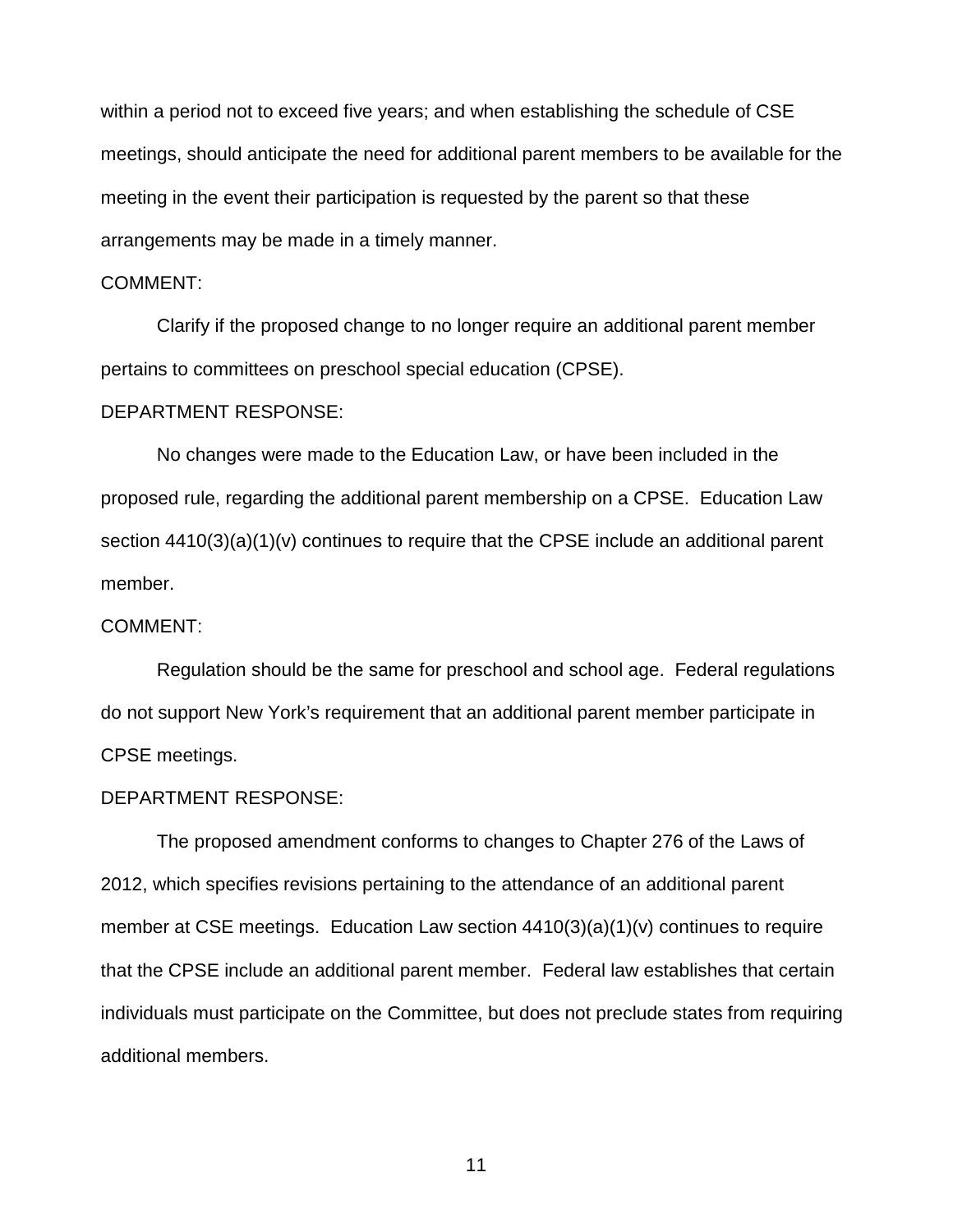#### COMMENT:

Clarify if a district can choose to include a parent representative, but excuse that person at the parent's request.

#### DEPARTMENT RESPONSE:

If the district requests the participation of the additional parent member, it may later decide that the participation of the additional parent member is not necessary in accordance with section 200.3(f).

#### COMMENT:

Clarify what happens if a parent does not provide proper notice of his/her desire to have the additional parent member (i.e., Can CSE meeting still be held in direct opposition to the parent's wish to have a parent member attend, or is the district obligated to reschedule the meeting?).

#### DEPARTMENT RESPONSE:

If a parent does not request, in writing, at least 72 hours prior to the meeting, that the district include the additional parent member at a CSE meeting, the school district is not required by law or regulation to include the additional parent member and there is no requirement that the district reschedule the meeting, provided that the district provide the required meeting notice as developed by SED to the parent at least five days before the meeting). Also, a district could agree to reschedule the meeting at another mutually agreed on time and place so that the additional parent member could be in attendance. If the district chooses to reschedule the CSE meeting, it would still be obligated to ensure that all the required timelines are met. Districts have similar experience and responsibilities regarding the participation of the school physician when requested of the district by the parent 72 hours in advance of the meeting.